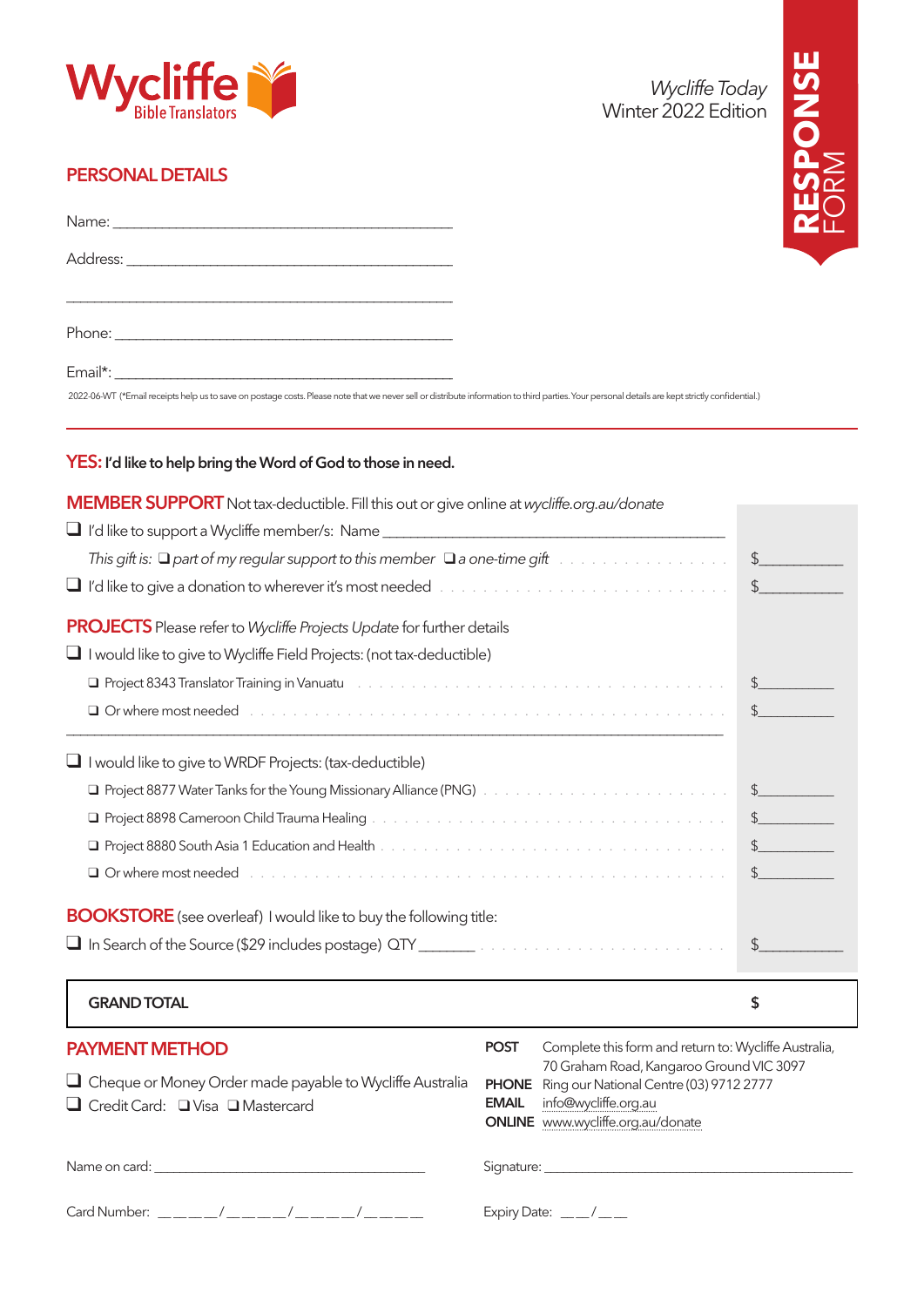

*Wycliffe Today* Winter 2022 Edition



#### YES: I'd like to help bring the Word of God to those in need.

| <b>GRAND TOTAL</b>                                                                                                                                                                                                             | \$                                                                                                                                                                                                                                                                                                                                                  |
|--------------------------------------------------------------------------------------------------------------------------------------------------------------------------------------------------------------------------------|-----------------------------------------------------------------------------------------------------------------------------------------------------------------------------------------------------------------------------------------------------------------------------------------------------------------------------------------------------|
|                                                                                                                                                                                                                                |                                                                                                                                                                                                                                                                                                                                                     |
| <b>BOOKSTORE</b> (see overleaf) I would like to buy the following title:                                                                                                                                                       |                                                                                                                                                                                                                                                                                                                                                     |
| Q Orwhere most needed experience is a series of the contract of the contract of the contract of the contract of the contract of the contract of the contract of the contract of the contract of the contract of the contract o | $\frac{1}{2}$                                                                                                                                                                                                                                                                                                                                       |
|                                                                                                                                                                                                                                | $\frac{1}{2}$                                                                                                                                                                                                                                                                                                                                       |
|                                                                                                                                                                                                                                | $\frac{1}{2}$                                                                                                                                                                                                                                                                                                                                       |
| Q Project 8877 Water Tanks for the Young Missionary Alliance (PNG) And Account Account Account Account S                                                                                                                       |                                                                                                                                                                                                                                                                                                                                                     |
| I would like to give to WRDF Projects: (tax-deductible)                                                                                                                                                                        |                                                                                                                                                                                                                                                                                                                                                     |
| Q Or where most needed enterprise to a series and contained a series of the contact of the contact of the contact of the contact of the contact of the contact of the contact of the contact of the contact of the contact of  | $\frac{1}{2}$                                                                                                                                                                                                                                                                                                                                       |
|                                                                                                                                                                                                                                | $\begin{picture}(20,20) \put(0,0){\line(1,0){10}} \put(15,0){\line(1,0){10}} \put(15,0){\line(1,0){10}} \put(15,0){\line(1,0){10}} \put(15,0){\line(1,0){10}} \put(15,0){\line(1,0){10}} \put(15,0){\line(1,0){10}} \put(15,0){\line(1,0){10}} \put(15,0){\line(1,0){10}} \put(15,0){\line(1,0){10}} \put(15,0){\line(1,0){10}} \put(15,0){\line(1$ |
| $\Box$ I would like to give to Wycliffe Field Projects: (not tax-deductible)                                                                                                                                                   |                                                                                                                                                                                                                                                                                                                                                     |
| <b>PROJECTS</b> Please refer to Wycliffe Projects Update for further details                                                                                                                                                   |                                                                                                                                                                                                                                                                                                                                                     |
| U I'd like to give a donation to wherever it's most needed with a substance with a substance of the line                                                                                                                       | $\sim$                                                                                                                                                                                                                                                                                                                                              |
|                                                                                                                                                                                                                                | $\frac{1}{2}$                                                                                                                                                                                                                                                                                                                                       |
|                                                                                                                                                                                                                                |                                                                                                                                                                                                                                                                                                                                                     |
| <b>MEMBER SUPPORT</b> Not tax-deductible. Fill this out or give online at wycliffe.org.au/donate                                                                                                                               |                                                                                                                                                                                                                                                                                                                                                     |

| <b>PAYMENT METHOD</b><br>$\Box$ Cheque or Money Order made payable to Wycliffe Australia<br>$\Box$ Credit Card: $\Box$ Visa $\Box$ Mastercard | Complete this form and return to: Wycliffe Australia,<br><b>POST</b><br>70 Graham Road, Kangaroo Ground VIC 3097<br><b>PHONE</b> Ring our National Centre (03) 9712 2777<br>info@wycliffe.org.au<br><b>EMAIL</b><br><b>ONLINE</b> www.wycliffe.org.au/donate |
|-----------------------------------------------------------------------------------------------------------------------------------------------|--------------------------------------------------------------------------------------------------------------------------------------------------------------------------------------------------------------------------------------------------------------|
|                                                                                                                                               | Signature: Signature:                                                                                                                                                                                                                                        |
| $Card$ Number: _____/_____/_____/_____/______                                                                                                 | Expiry Date: $\_\_\_\_\_\_\_\_\_\_\_\_\_\_\_\_\_\_\_$                                                                                                                                                                                                        |